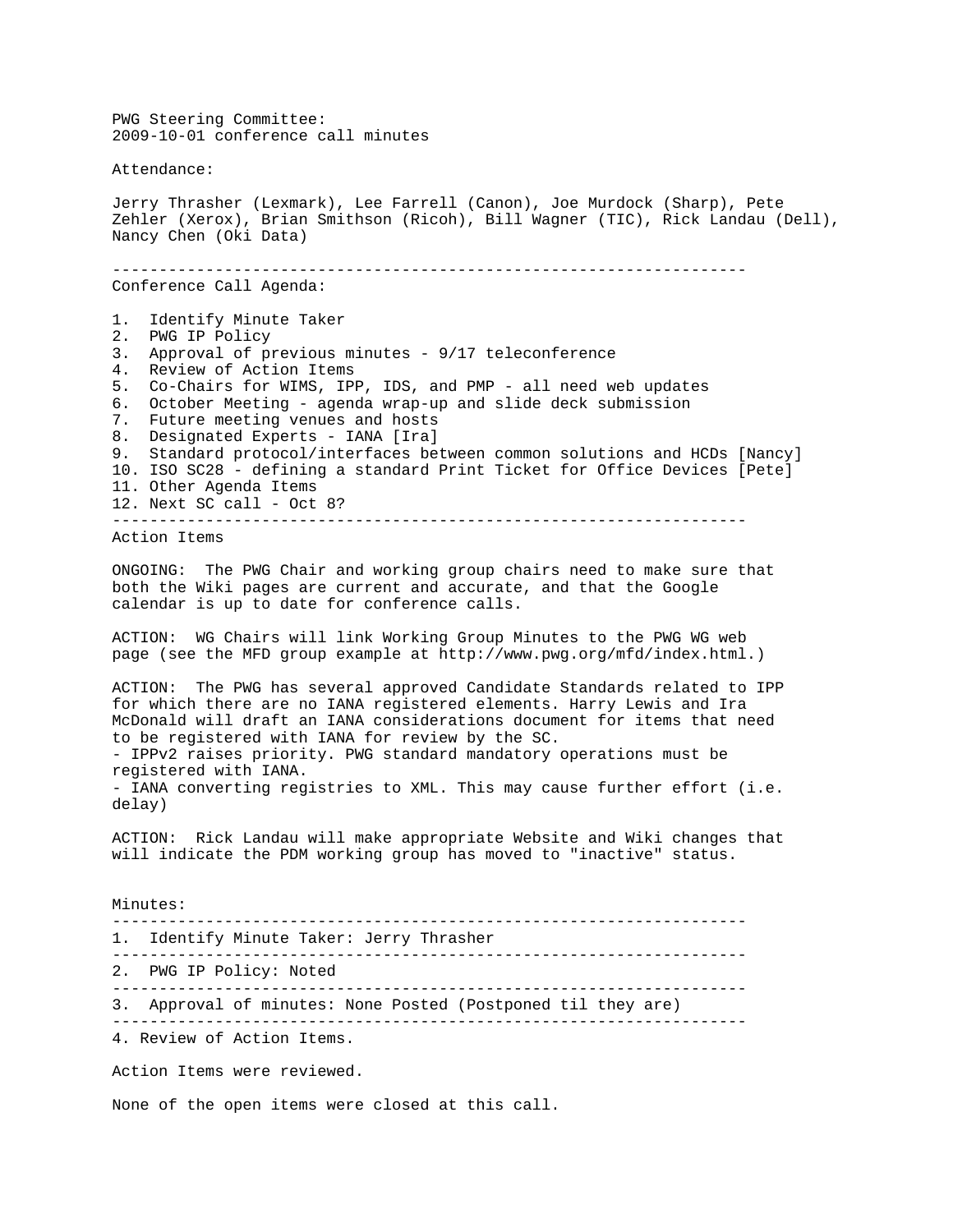--------------------------------------------------------------------- 5. Co-Chairs for WIMS, IPP, IDS, and PMP - all need web updates Discussion: IDS has two new co-chairs, Joe Murdock, Brian Smithson New Action Item: See open AI about updating web pages ------------------------------------------------------------------ 6. October Meeting - agenda wrap-up and slide deck submission Discussion: Reminder about submitting both WG slides and Plenary summary slides for the upcoming F2F meeting. New Action Item: ------------------------------------------------------------------ 7. Future meeting venues and hosts Discussion: Need at least 3 more hosts for the 2010 meeting schedule. The group discussed the ability for people to attend the August 2010 meeting in Denmark, where MPI Tech has offered to host. Sharp offered to host one of the open meetings, Lexmark will be moving the October meeting to either the 3rd or 4th week of the month. Brian said he might be able to host but will have to check with Ricoh management. New Action Item: Lee Farrell will send an email to the announce list about the ability of members to attend an August 2010 meeting in Denmark. ------------------------------------------------------------------ 8. Designated Experts - IANA [Ira] Discussion: An email has been drafted to request that IETF/IANA change the Designated Experts to Ira and Mike Sweet. New Action Item: ------------------------------------------------------------------ 9. Standard protocol/interfaces between common solutions and HCDs [Nancy] Discussion: The group discussed an email from Nancy about the summary of the Workflow Orchestration Standard for MFDs and Coordination with the MPSA. Bill further clarified that the MPSA is really an organization that the PWG would develop a liaison relationship with and not create a new project. The MPSA is more of a group to provide user requirements. Other groups that the PWG may want to begin looking at developing a liaison relationship with are the OASIS and AIIM organizations. New Action Item: Nancy Chen will develop some summary/overview slides about these two topics (Workflow Orchestration/MPSA) for presentation at the F2F. --------------------------------------------------------------------- 10. ISO SC28 - defining a standard Print Ticket for Office Devices [Pete] Discussion: The group discussed the questionnaire that was sent out to the SC list that was sent to the SC28 and ECMA TC46 group. So far there has been no

There was discussion about if there was a need to set up a new work item

response or comment on the questionnaire.